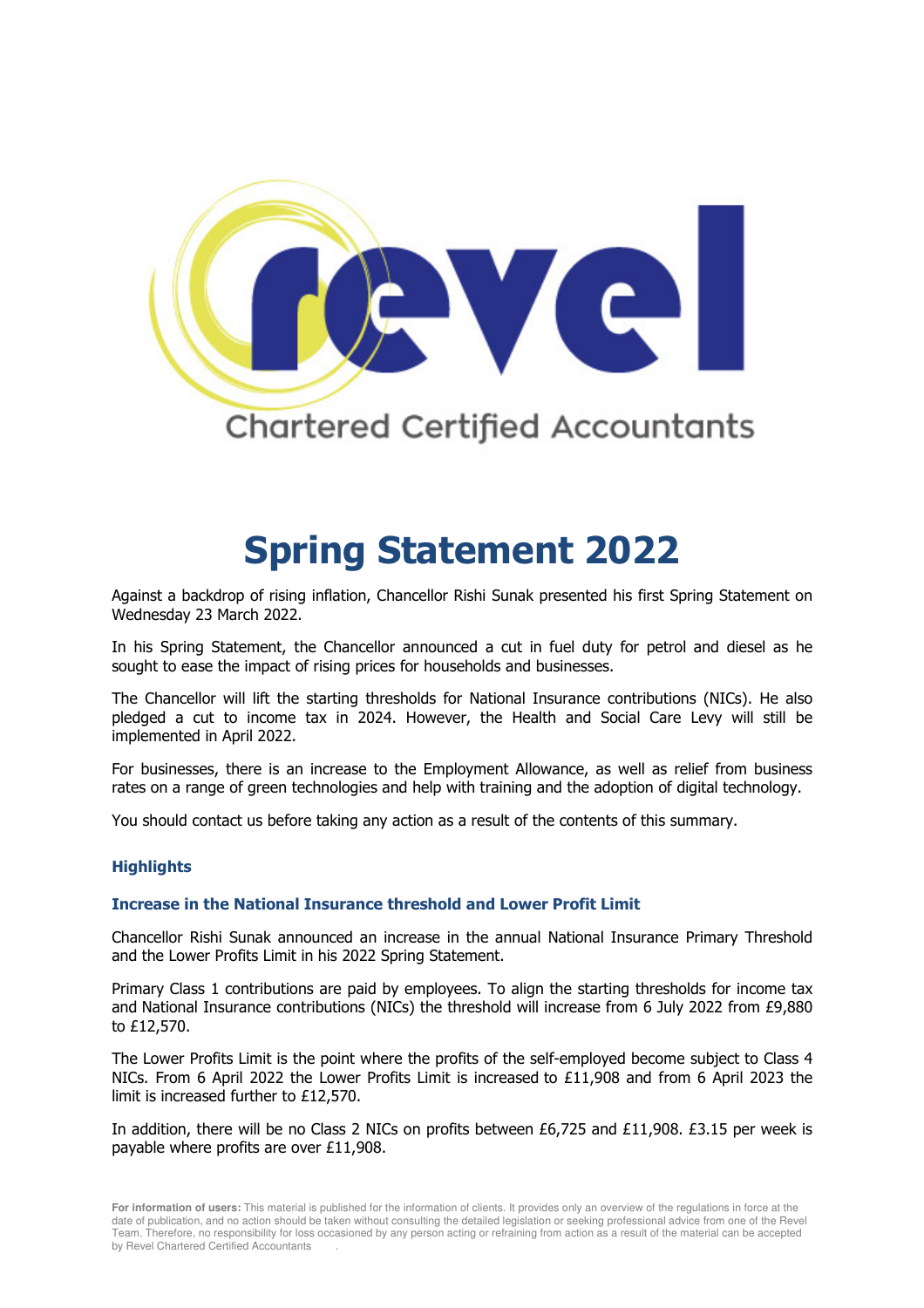#### **Temporary increase in National Insurance rates**

From April 2022, there will be a temporary increase in the rates of NICs payable for employees, employers and the self-employed as a transitional provision in readiness for the introduction of the Health and Social Care Levy from April 2023.

With the increase to the thresholds announced in the Spring Statement, from 6 July 2022 employees earning between £242 (£190 from 6 April to 5 July 2022) and £967 per week will pay NICs at 13.25%. Earnings over £967 will attract a 3.25% charge. Employers will pay 15.05% on their employees' earnings over £175 per week.

Although employees' NICs only become payable once earnings exceed £242 per week, any earnings between £123 and £242 per week protect an entitlement to basic state retirement benefits without incurring a liability to NICs.

For the self-employed, where their profits exceed £11,908 per annum, they will pay 10.25% on the profits up to £50,270 and 3.25% on profits over the upper profits limit.

#### **Income tax reduction**

The Chancellor announced the reduction in the basic rate of income tax for non-savings, non-dividend income for taxpayers in England, Wales and Northern Ireland to 19% from April 2024. This reduction will not apply for Scottish taxpayers because the power to set these rates is devolved to the Scottish Government.

The change will be implemented in a future Finance Bill.

#### **Fuel duty**

In a measure announced in the Spring Statement to help all motorists – individuals, small businesses and hauliers – fuel duty for petrol and diesel is cut by 5 pence per litre across the whole of the UK. This measure took effect from 6pm on 23 March 2022 and is in place for 12 months.

#### **Increased Employment Allowance**

Employers are able to claim the Employment Allowance which reduces their employer Class 1 NICs each year.

In the Spring Statement, the Chancellor announced an increase from April 2022 of £1,000 for eligible employers to reduce their employer NICs by up to £5,000 per year.

The allowance can be claimed against only one PAYE scheme, even if the business runs multiple schemes. Connected businesses, such as companies under the control of the same person or persons, are only entitled to one Employment Allowance between them.

#### **VAT on energy saving materials**

The Chancellor announced a UK wide, time-limited zero rate of VAT from April 2022 for the installation of energy saving materials. This will apply to installations such as rooftop solar panels.

This is in addition to the extension of the VAT relief to include additional technologies and the removal of complex eligibility conditions.

#### **Green reliefs for business rates**

The government is introducing targeted business rates exemptions for eligible plant and machinery used in onsite renewable energy generation and storage, and a 100% relief for eligible low-carbon heat networks with their own rates bill. It was announced in the Spring Statement, that these measures will now take effect from April 2022, a year earlier than previously planned.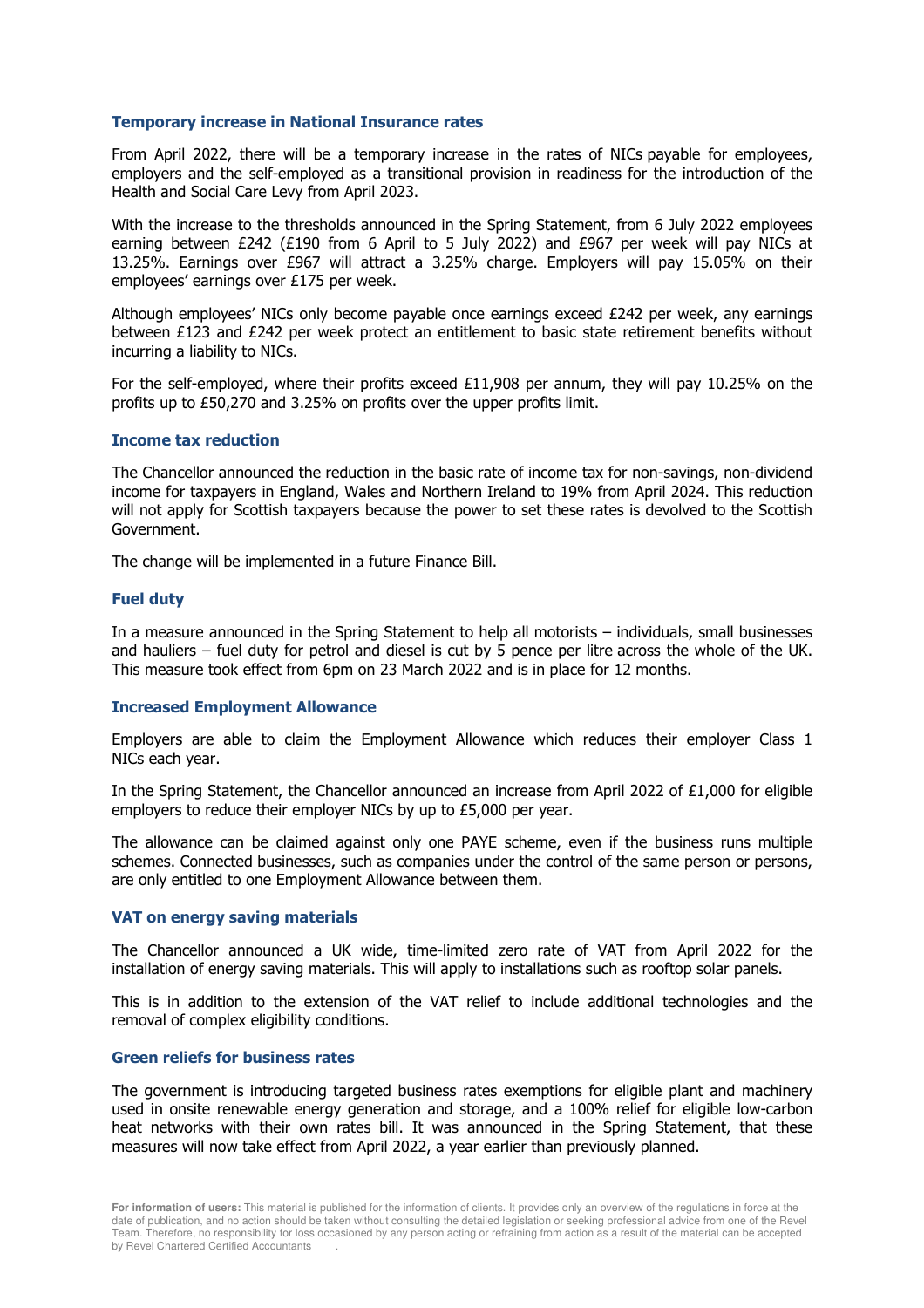#### **Personal Tax**

The UK personal allowance, tax rates and bands for the tax year 2022/23 were announced by the Chancellor in the October 2021 Budget.

#### **The personal allowance**

The personal allowance is currently £12,570 and will be frozen at £12,570 for the tax years to 2025/26.

There is a reduction in the personal allowance for those with 'adjusted net income' over £100,000. The reduction is £1 for every £2 of income above £100,000. So, there is no personal allowance where adjusted net income exceeds £125,140.

#### **The marriage allowance**

The marriage allowance permits certain couples, where neither party pays tax in the tax year at a rate other than the basic rate, to transfer £1,260 of their personal allowance to their spouse or civil partner.

#### **Comment**

The marriage allowance reduces the recipient's tax bill by up to approximately  $£250$  a year. To benefit from the marriage allowance one spouse or civil partner must normally have no income or income below the personal allowance for the year. The marriage allowance was first introduced for 2015/16 and there are couples who are entitled to claim but have not yet done so. It is possible to claim for the four years back to 2018/19 where the entitlement conditions are met. The total tax saving for all years up until 2022/23 could be over £1,000. A claim for 2018/19 will need to be made by 5 April 2023.

## **Tax bands and rates**

The basic rate of tax is 20%. In 2022/23 the band of income taxable at this rate is £37,700 so that the threshold at which the 40% band applies is £50,270 for those who are entitled to the full personal allowance. The bands of tax are also frozen for the tax years to 2025/26.

Individuals pay tax at 45% on their income over £150,000.

#### **Scottish residents**

The tax on income (other than savings and dividend income) is different for taxpayers who are resident in Scotland to taxpayers resident elsewhere in the UK. The Scottish income tax rates and bands apply to income such as employment income, self-employed trade profits and property income.

In 2022/23 there are five income tax rates which range between the starter rate of 19% and the top rate of 46%. The basic rate of tax is 20% and there is an additional intermediate rate of 21%. Scottish taxpayers are entitled to the same personal allowance as individuals in the rest of the UK. The two higher rates are 41% and 46% rather than the 40% and 45% rates that apply to such income for other UK residents. For 2022/23 the threshold at which the 41% band applies is £43,663 for those who are entitled to the full personal allowance.

Savings and dividend income are taxed using UK rates and bands.

#### **Welsh residents**

From April 2019, the Welsh Government has the right to vary the rates of income tax payable by Welsh taxpayers. The UK government has reduced each of the three rates of income tax paid by

**For information of users:** This material is published for the information of clients. It provides only an overview of the regulations in force at the date of publication, and no action should be taken without consulting the detailed legislation or seeking professional advice from one of the Revel Team. Therefore, no responsibility for loss occasioned by any person acting or refraining from action as a result of the material can be accepted by Revel Chartered Certified Accountants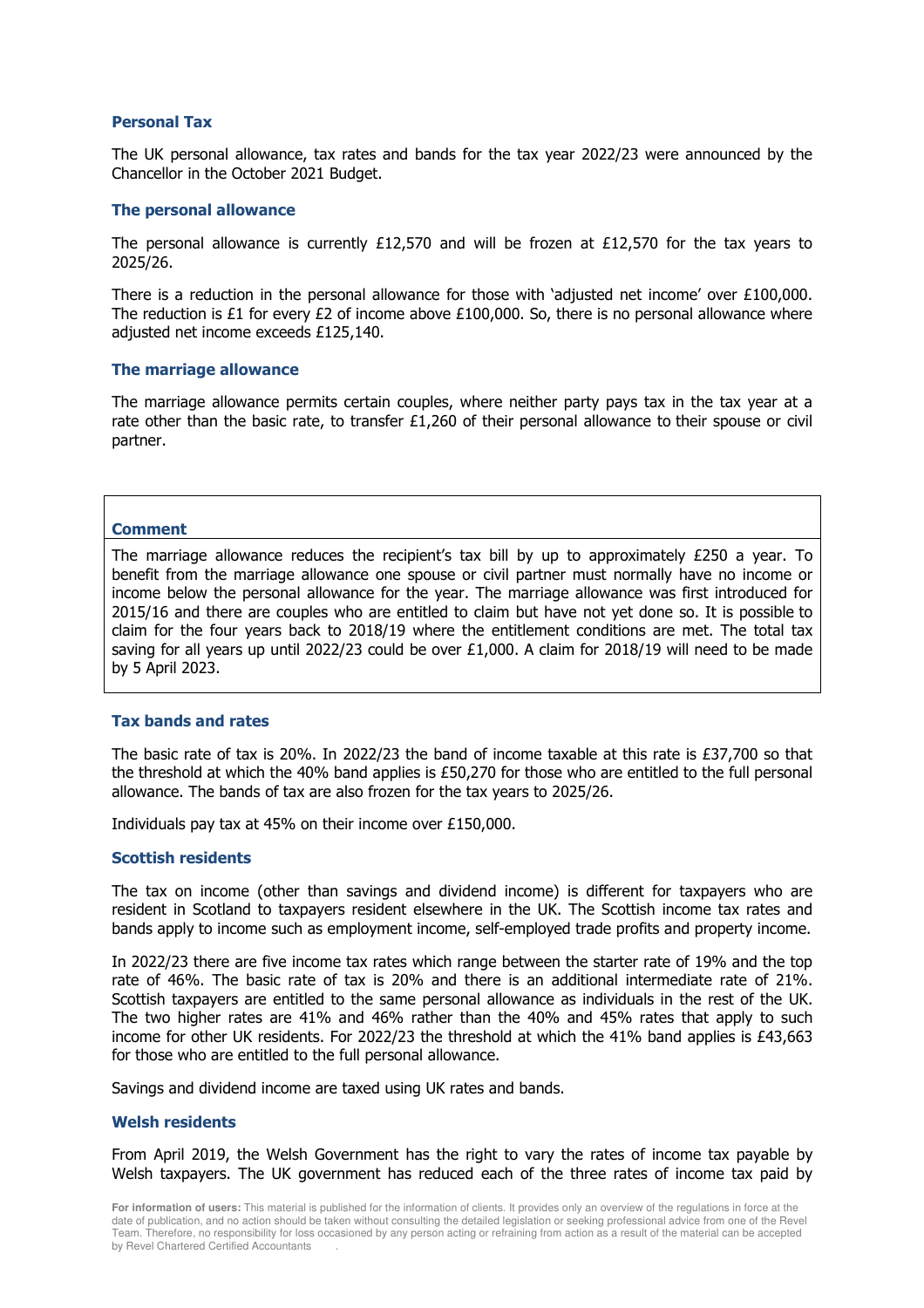Welsh taxpayers by 10 pence. The Welsh Government has set the Welsh rate of income tax at 10 pence which will be added to the reduced rates. This means the tax payable by Welsh taxpayers continues to be the same as that payable by English and Northern Irish taxpayers.

## **Tax on savings income**

Savings income is income such as bank and building society interest.

The Savings Allowance applies to savings income and the available allowance in a tax year depends on the individual's marginal rate of income tax. Broadly, individuals taxed at up to the basic rate of tax have an allowance of £1,000. For higher rate taxpayers the allowance is £500. No allowance is due to additional rate taxpayers.

Some individuals qualify for a 0% starting rate of tax on savings income up to  $£5,000$ . However, the rate is not available if taxable non-savings income exceeds £5,000.

## **Tax on dividends**

The first £2,000 of dividends are chargeable to tax at 0% (the Dividend Allowance). For 2022/23 and subsequent tax years the rate at which dividends received above the Dividend Allowance are taxed has increased across all rates by 1.25% to the following rates:

- 8.75% for basic rate taxpayers
- 33.75% for higher rate taxpayers
- 39.35% for additional rate taxpayers.

Dividends within the allowance still count towards an individual's basic or higher rate band and so may affect the rate of tax paid on dividends above the Dividend Allowance.

To determine which tax band dividends, fall into, dividends are treated as the last type of income to be taxed.

## **Business Tax**

#### **Making Tax Digital for Business: VAT**

April 2022 sees the final phase of the introduction of the Making Tax Digital (MTD) for VAT regime. All VAT registered businesses, regardless of turnover, will enter MTD for VAT from their first VAT return period starting on or after 1 April 2022.

Businesses must keep digital records for VAT purposes and provide their VAT return information to HMRC using MTD functional compatible software.

#### **Comment**

Keeping digital records will not mean businesses are mandated to use digital invoices and receipts but the actual recording of supplies made and received must be digital. It is likely that third party commercial software will be required. Software is not available from HMRC. The use of spreadsheets will be allowed, but they will have to be combined with add-on software to meet HMRC's requirements.

HMRC is looking at a scenario where income tax updates are made quarterly and digitally under the MTD for Income Tax Self Assessment (ITSA) from April 2024.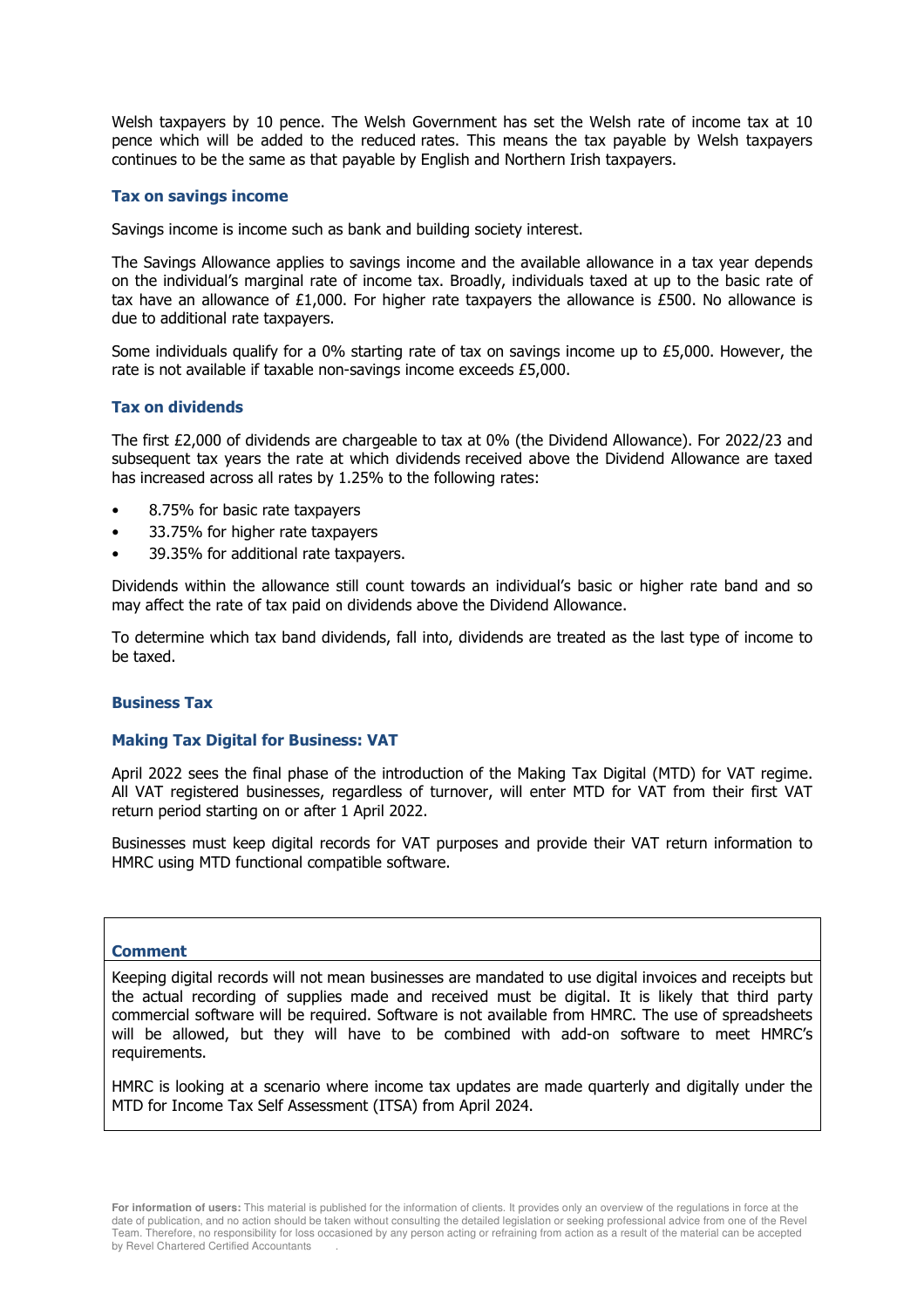## **MTD for Corporation Tax (CT)**

The Government is committed to ongoing collaboration with stakeholders on the service design and, following any decision to mandate MTD for CT, will provide sufficient notice ahead of implementation but this will not be mandated before 2026 at the earliest.

#### **Corporation Tax rates**

The main rate of CT is 19% for the Financial Year (FY) beginning 1 April 2022. This rate will increase to 25% for the FY beginning on 1 April 2023.

If a company's accounting period straddles more than one FY, the amount of profits for that accounting period must be apportioned to arrive at the tax rate charged.

A small profits rate will be introduced for qualifying companies with no associated companies in the accounting period and profits of £50,000 or less so that they will continue to pay CT at 19%. Companies with profits between £50,000 and £250,000 will pay tax at the main rate reduced by a marginal relief providing a gradual increase in the effective CT rate.

#### **Capital allowances**

#### **Plant and machinery**

A further extension to the temporary increase in the Annual Investment Allowance (AIA) to 31 March 2023 allows 100% tax relief to businesses investing up to  $E1$  million in qualifying expenditure.

The AIA reverts to £200,000 for expenditure incurred on or after 1 April 2023 and special rules apply to accounting periods which straddle these dates.

#### **First Year Allowances (FYA) for companies**

For qualifying expenditure, which is unused, not second-hand and is incurred on or after 1 April 2021 but before 1 April 2023 a super-deduction of 130% is available where the expenditure would normally qualify for the 18% main rate of writing down allowance or a Special Rate Allowance of 50% for expenditure which would normally attract the 6% special rate of writing down allowance.

For FYAs, what matters is the actual date on which the expenditure is incurred and not the date on which it is treated as incurred.

#### **Comment**

Businesses incurring expenditure on plant and machinery should carefully consider the timing of their acquisitions to optimise their cashflow. In 2023, not only will the tax relief rules for expenditure on plant and machinery change, but for companies the percentage of CT relief on that expenditure may change as well.

#### **Preventing abuse of the R&D tax relief**

From April 2023 a number of changes are proposed to the regimes from both existing schemes of relief which will include the expansion of relief to cloud and data computing.

Claims for relief will have to be made digitally and more detail will be required within the claim. Each claim will need to be endorsed by a named senior officer of the company and companies will need to inform HMRC, in advance, that they plan to make a claim. Claims will also need to include details of any agent who has advised the company on compiling the claim.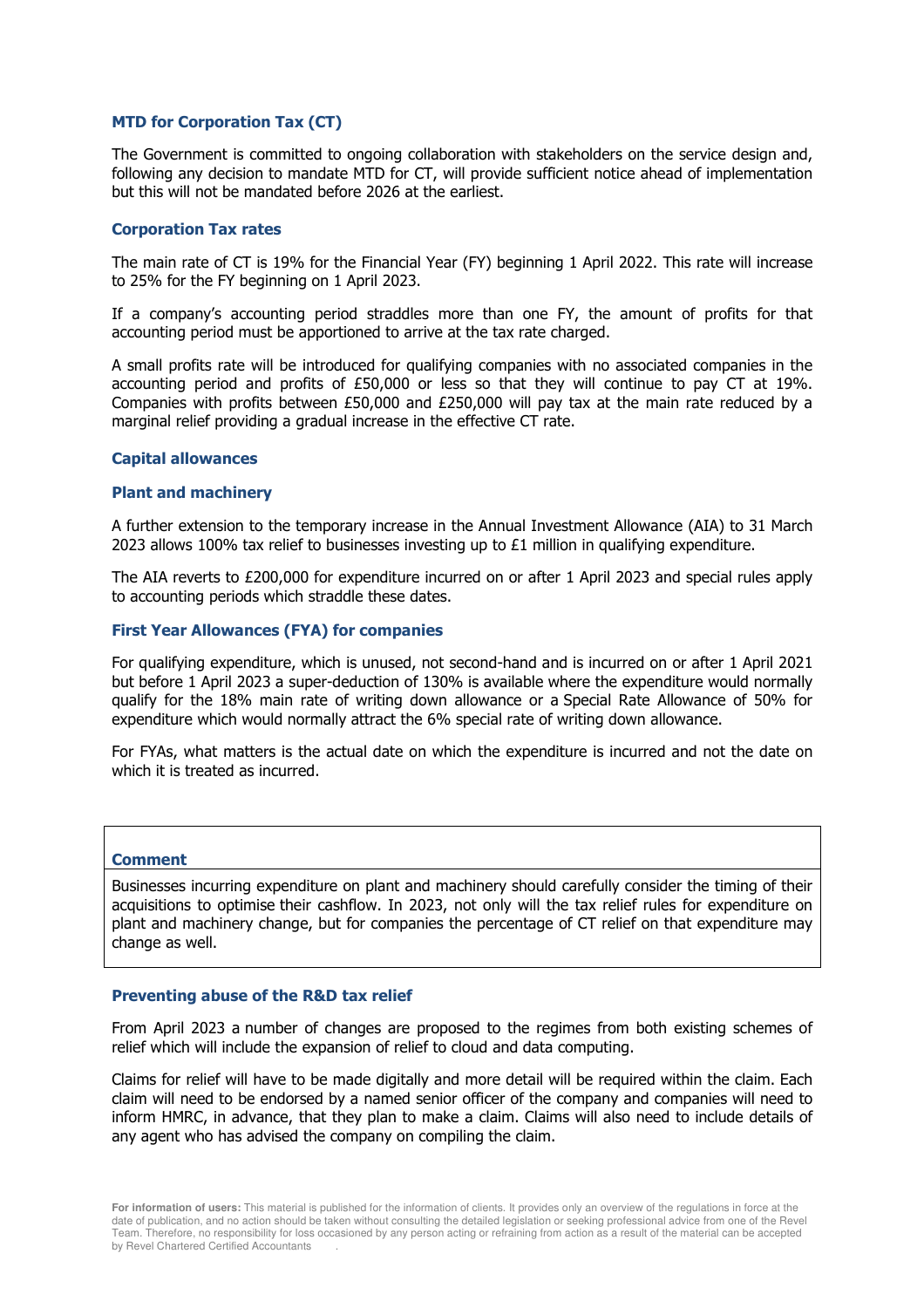## **Cultural relief**

A temporary increase in cultural tax reliefs for theatres, orchestras, museums and galleries across the UK will apply until 31 March 2024, increasing the relief organisations can claim as they invest in new productions and exhibitions.

From 1 April 2022 changes will also be introduced to better target the cultural reliefs and ensure that they continue to be safeguarded from abuse.

### **The Residential Property Developer Tax**

The Residential Property Developer (RPDT) will be introduced on the very largest property developers for accounting periods beginning on or after 1 April 2022.

Broadly RPDT is a charge of 4% treated as corporation tax on the profits of the residential property developer over an allowance of £25 million in a 12-month period.

## **Employment Taxes**

## **Employer provided cars**

The scale of charges for working out the taxable benefit for an employee who has use of an employer provided car are normally announced well in advance. Most cars are taxed by reference to bands of CO<sub>2</sub> emissions multiplied by the original list price of the vehicle. The list price is reduced for capital contributions made by the employee up to £5,000.

For fully diesel cars generally add a 4% supplement unless the car is registered on or after 1 September 2017 and meets the Euro 6d emissions standard.

The maximum charge irrespective of the fuel, is capped at 37% of the list price of the car.

The rates announced for 2022/23 will remain frozen until 2024/25.

#### **Employer provided fuel benefit**

From 6 April 2022 the figure used as the basis for calculating the benefit for employees who receive free private fuel from their employers for company cars is increased to £25,300.

#### **Employer provided vans and fuel**

For 2022/23 the benefit increases to  $£3,600$  per van and the van fuel benefit charge where fuel is provided for private use increases to £688.

Changes to the van benefit charge from April 2021 means that if the van cannot in any circumstances emit CO<sub>2</sub> by being driven the cash equivalent is nil.

#### **National Insurance contributions (NICs)**

In September 2021 the government published its proposals for new investment in health and social care in England. The proposals will lead to a permanent increase in spending not only in England but also by the devolved governments. To fund the investment the government will introduce a UK-wide 1.25% Health and Social Care Levy based on the NIC system, but ring fenced for health and social care.

From April 2022 the Health and Social Care Levy Act provides for a temporary 1.25% increase to both the main and additional rates of Class 1, Class 1A, Class 1B and Class 4 NICs for 2022/23.

From April 2023 onwards, the NIC rates will revert back to 2021/22 levels and will be replaced by a new 1.25% Health and Social Care Levy.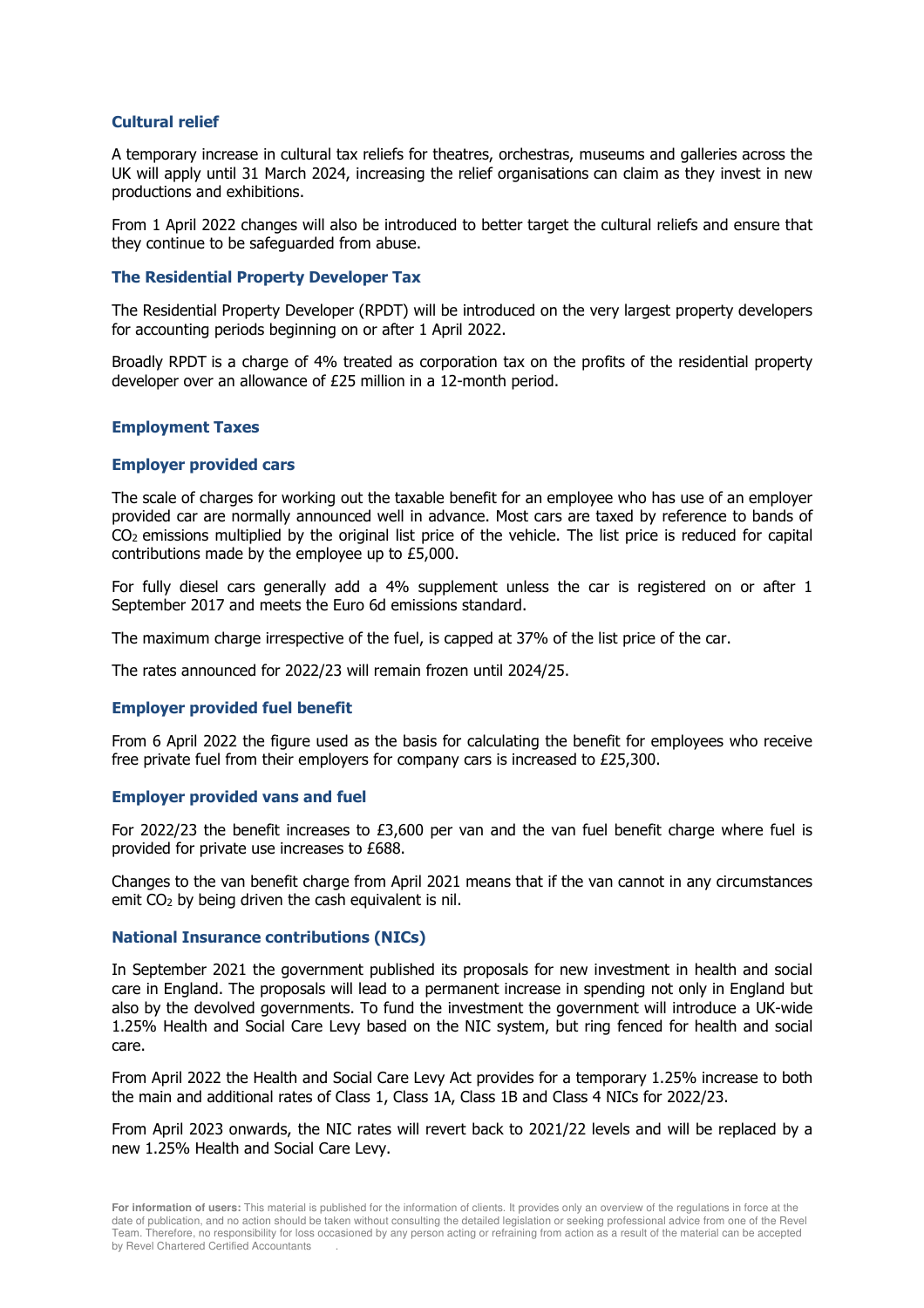Broadly, the new Health and Social Care Levy will be subject to the same reliefs, thresholds and requirements as NIC. However, the Levy (as opposed to the temporary increase in NICs for 2022/23) will also apply to those above State Pension age who are still in employment or are self-employed.

Existing reliefs for NICs to support employers will apply to the Levy. Companies employing apprentices under the age of 25, all people under the age of 21, veterans and employers in Freeports will not pay the Levy for these employees as long as, their yearly gross earnings are less than £50,270, or £25,000 for new Freeport employees.

The Employment Allowance, which reduces employers' Class 1 NICs by up to £5,000, will also be available for the employers' liability to the Levy.

#### **Comment**

The Levy will be applied to those above State Pension age although this does not apply in respect of the temporary increase from April 2022. The Levy will not apply to Class 2 (a flat rate paid by many self-employed) and Class 3 (voluntary contributions for taxpayers to fill gaps in their contribution records).

The burden of the 1.25% increase falls on the shoulders of the employer, the employee and the selfemployed as each will have higher contributions to make. Those with property income will be relieved that they are not being included in the Levy.

## **National Living Wage (NLW) and National Minimum Wage (NMW)**

Following the recommendations of the independent Low Pay Commission, the government will increase the NLW for individuals aged 23 and over by 6.6% from 1 April 2022. The government has also accepted the recommendations for the other NMW rates to be increased.

From 1 April 2022, the hourly rates of NLW and NMW will be:

- £9.50 for those 23 years old and over
- $£9.18$  for 21-22 year olds
- $£6.83$  for 18-20 year olds
- $£4.81$  for 16-17 year olds
- £4.81 apprentice rate for apprentices under 19, and those 19 and over in their first year of apprenticeship.

#### **Comment**

In total, the annual gross earnings of a full-time worker on the NLW will have increased by over £5,000 since its introduction in April 2016.

## **Capital Taxes**

## **Capital gains tax (CGT) rates**

The current rates of CGT are 10%, to the extent that any income tax basic rate band is available, and 20% thereafter. Higher rates of 18% and 28% apply for certain gains; mainly chargeable gains on residential properties with the exception of any element that qualifies for private residence relief.

There are two specific types of disposal which potentially qualify for a 10% rate:

**For information of users:** This material is published for the information of clients. It provides only an overview of the regulations in force at the date of publication, and no action should be taken without consulting the detailed legislation or seeking professional advice from one of the Revel Team. Therefore, no responsibility for loss occasioned by any person acting or refraining from action as a result of the material can be accepted by Revel Chartered Certified Accountants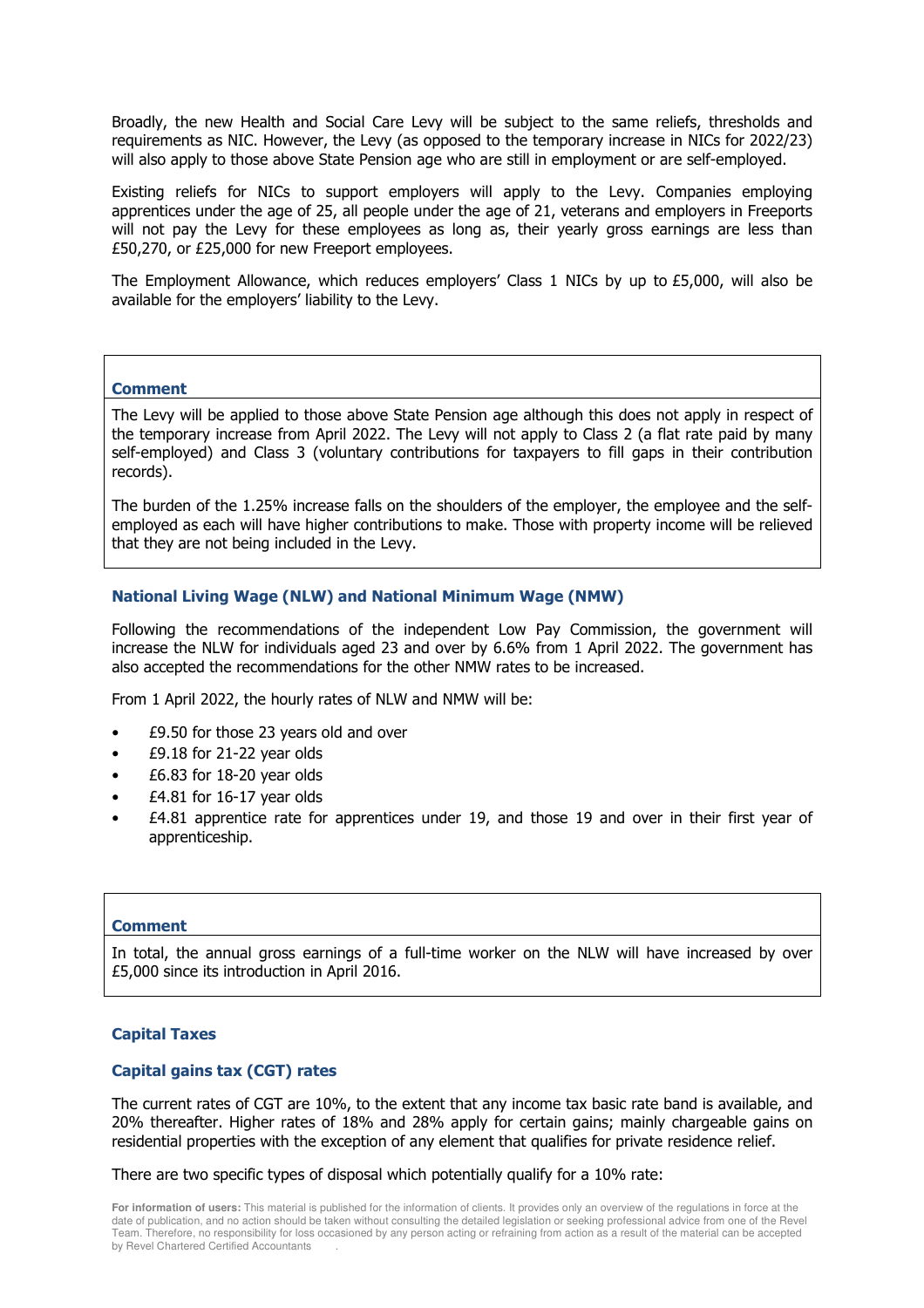- Business Asset Disposal Relief (BADR) which was formerly known as Entrepreneurs' Relief. This is targeted at working directors and employees of companies who own at least 5% of the ordinary share capital in the company and the owners of unincorporated businesses. BADR has a lifetime limit of £1 million for each individual.
- Investors' Relief. The main beneficiaries of this relief are external investors in unquoted trading companies who have newly-subscribed shares. This has a lifetime limit of £10 million for each individual.

## **CGT annual exemption**

The CGT annual exemption is £12,300 for 2022/23 and will remain frozen until April 2026.

## **CGT reporting**

New reporting and payment on account obligations for chargeable gains on residential property were introduced in April 2020. From 27 October 2021 the deadline to report and pay CGT after selling UK residential property was increased from 30 days after the completion date to 60 days.

## **Inheritance tax (IHT) nil rate bands**

The nil rate band has remained at £325,000 since April 2009 and is set to remain frozen at this amount until April 2026.

## **IHT residence nil rate band**

The residence nil rate band (RNRB) was introduced in 2017, meaning that the family home can be passed more easily to direct descendants on death.

The rate of the RNRB is £175,000 for 2022/23.

There are a number of conditions that must be met in order to obtain the RNRB.

For many married couples and registered civil partnerships the relief which is available following the second death can effectively be doubled as each individual has a main nil rate band and a residence nil rate band which passes on the death of the surviving spouse.

#### **Charitable giving**

A reduced rate of IHT applies where broadly 10% or more of a deceased's net estate (after deducting IHT exemptions, reliefs and the nil rate band) is left to charity. In those cases, the 40% rate will be reduced to 36%.

## **Other Matters**

#### **VAT rates and limits**

The VAT registration and deregistration thresholds will remain unchanged for a period of two years from 1 April 2022.

The six-month extension to the UK-wide VAT reduction to 12.5% for the tourism and hospitality sectors comes to an end on 31 March 2022 with rates returning to the standard rate of 20%.

## **Vehicle Excise Duty (VED)**

With effect from 1 April 2022 the rates of VED rates for cars, vans, motorcycles, and motorcycle trade licenses will increase in line with Retail Prices Index (RPI).

For heavy goods vehicles, VED continues to be frozen in 2022/23. The HGV Levy is suspended for another 12 months from 1 August 2022.